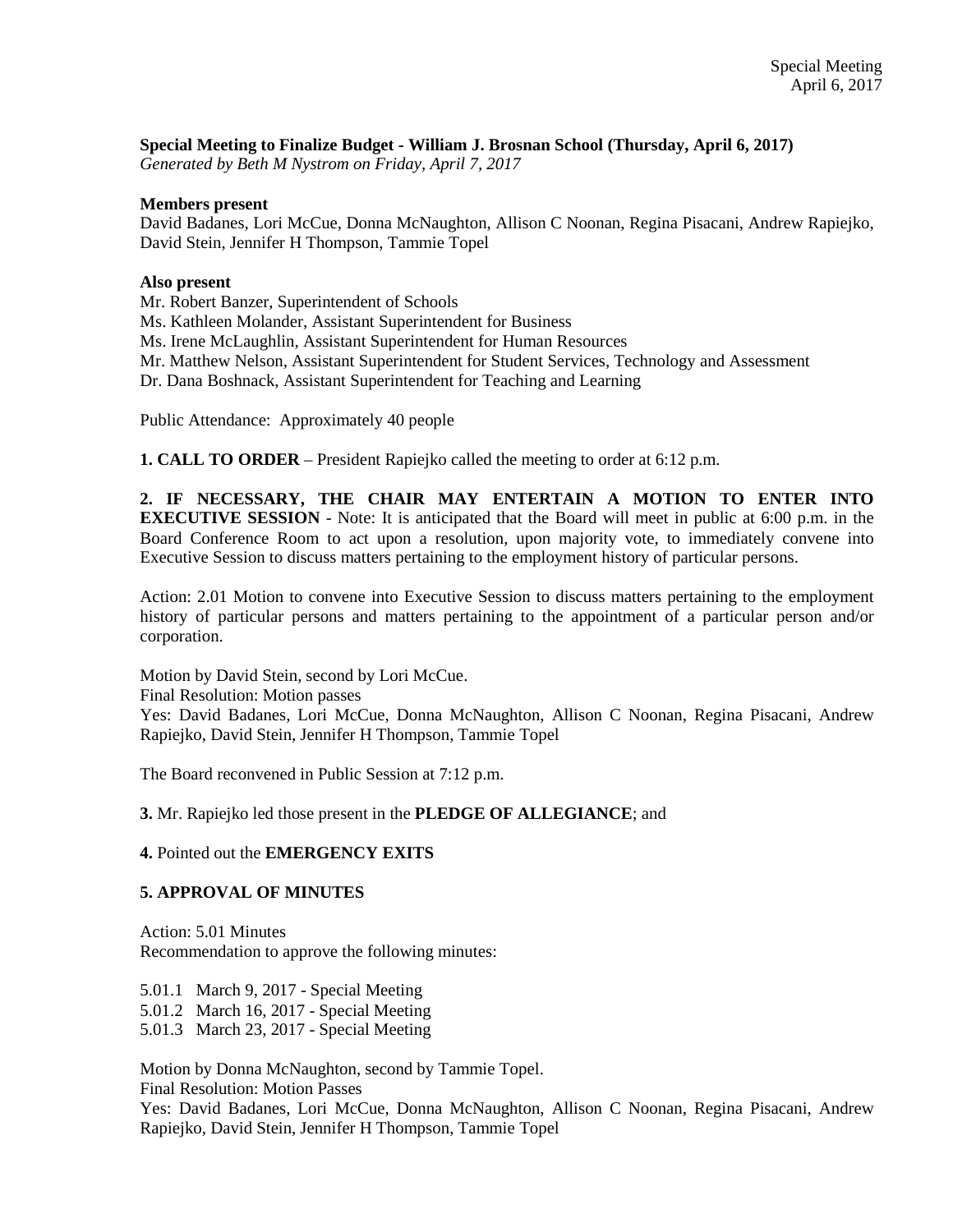### **6. COMMUNICATIONS RECEIVED REGARDING THE 2017-2018 PROPOSED BUDGET AND PUBLIC COMMENT - BOARD MOTION TO CONVENE INTO COMMITTEE-OF-THE-WHOLE TO INFORMALLY DISCUSS PROPOSED BUDGET**

Information: 6.01 Communications received regarding the proposed 2017-2018 budget

6.01.1 Mr. and Mrs. Mahoney, re: Fifth Avenue Class Size

6.01.2 Mr. and Mrs. Ciaio, re: Fifth Avenue Class Size – Mrs. Ciaio stated that it is not in the best interest of the school to reduce the number of  $4<sup>th</sup>$  grade sections.

6.01.3 Mr. and Mrs. McCabe, re: Fifth Avenue Class Size

6.01.4 Mr. and Mrs. Gebert, re: Fifth Avenue Class Size

6.01.5 Ms. Lanigan, re: Fifth Avenue Class Size – Mrs. Lanigan stated that the  $4<sup>th</sup>$  grade is a particular important grade and it's important to keep the class size low.

6.01.6 Ms. Shawne Albero, re: Budgeting for Robotics/Coding/21st Century STEM Learning

6.01.7 Ms. Drew, re: Fifth Avenue Class Size

6.01.8 Mr. and Mrs. Power, re: Fifth Avenue Class Size

6.01.9 Ms. Ryan, re: Fifth Avenue Class Size – Ms. Ryan urged the Board to consider maintaining smaller class sizes.

6.01.10 Mr. and Mrs. Gorman, re: Fifth Avenue Class Size – Mrs. Gorman stated that  $4<sup>th</sup>$  grade is an important year and urged the Board to consider keeping small class sizes.

6.01.11 Mr. and Mrs. Lopez, re: Fifth Avenue Class Size

6.01.12 Petition with 95 signatures, re: Fifth Avenue Class Size

6.01.13 Mr. and Mrs. Kongslie, re: Fifth Avenue Class Size

6.01.14 Ms. Conte, re: Norwood Avenue Class Size

6.01.15 Mr. and Mrs. Berger, re: Fifth Avenue Class Size

6.01.16 Mr. and Mrs. Lippiello, re: Fifth Avenue Class Size – Ms. Lippiello stated that children benefit from smaller class sizes especially with the increase in academics in the  $4<sup>th</sup>$  grade.

6.01.17 Ms. Gilligan, re: Fifth Avenue Class Size

### **PUBLIC PARTICIPATION**

| <b>Name</b>     | Comment                                                                                     |
|-----------------|---------------------------------------------------------------------------------------------|
| Nora Beck       | Requested that the Board reconsider reducing the number of $5th$ grade sections             |
| Parent          | from 4 to 3 at Norwood Avenue School                                                        |
| Rosanne Fischer | Stated that there was an overwhelming response to the online position to                    |
| PTA President   | reconsider reducing the 5 <sup>th</sup> grade sections from 4 to 3 at Norwood Avenue School |
|                 | which would lead to a 33% increase in class size for the three sections.                    |

Action: 6.02 Committee-of-the-Whole

Recommendation to table item 6.01 until the April 20th Special Meeting of the Board of Education

President Rapiejko stated that the State has not finalized their budget so the amount of State Aid the District will receive is not known.

Motion by Lori McCue, second by David Badanes.

Final Resolution: Motion Passes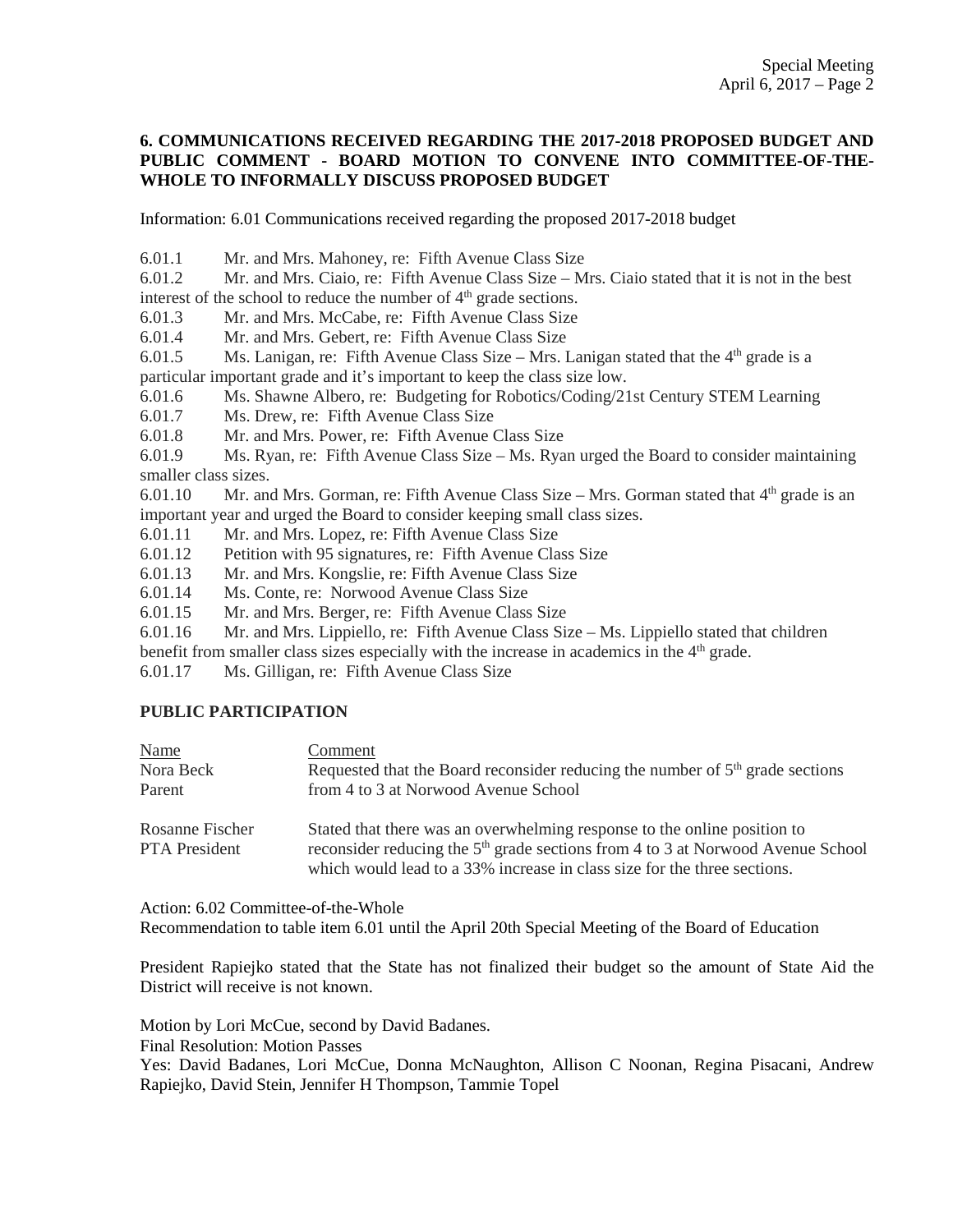## **7. MOTION TO RECONVENE INTO SPECIAL MEETING**

Action: 7.01 SEQRA Resolution Recommendation to table item 7.01 until the April 20th Special Meeting of the Board of Education

Motion by Lori McCue, second by David Badanes. Final Resolution: Motion Passes Yes: David Badanes, Lori McCue, Donna McNaughton, Allison C Noonan, Regina Pisacani, Andrew Rapiejko, David Stein, Jennifer H Thompson, Tammie Topel

### **8. FINALIZATION OF PROPOSITIONS**

Action: 8.01 Finalize Propositions Recommendation table item 8.01 until the April 20th Special Meeting of the Board of Education

Motion by Lori McCue, second by David Badanes. Final Resolution: Motion Passes Yes: David Badanes, Lori McCue, Donna McNaughton, Allison C Noonan, Regina Pisacani, Andrew Rapiejko, David Stein, Jennifer H Thompson, Tammie Topel

# **9. SUPERINTENDENT'S REPORT, GENERAL - FOR BOARD ACTION**

Action: 9.01 Personnel Actions Report Recommendation to approve the Personnel Actions Report

Motion by Lori McCue, second by Jennifer H Thompson. Final Resolution: Motion Passes Yes: David Badanes, Lori McCue, Donna McNaughton, Allison C Noonan, Regina Pisacani, Andrew Rapiejko, David Stein, Jennifer H Thompson, Tammie Topel

# **10. SUPERINTENDENT'S REPORT, FINANCIAL - FOR BOARD ACTION**

Action: 10.01 Garden City UFSD Resolution Recommendation to approve the following resolution:

### RESOLUTION AUTHORIZING PIGGYBACKING ON THE GARDEN CITY UFSD CONTRACT FOR MATERIALS AND SUPPLIES FOR PUPIL TRANSPORTATION DEPARTMENT

"WHEREAS, the GARDEN CITY U.F.S.D. has made available to other municipalities a contract for materials and supplies for pupil transportation department; and

WHEREAS, said contract for materials and supplies for pupil transportation department was let for bid consistent with the requirements of General Municipal Law, section 103; and

WHEREAS, the Northport-East Northport U.F.S.D. is permitted to utilize said contract in accordance with the terms and conditions of the bid and requirements of General Municipal Law, section 103; and

NOW, THEREFORE, BE IT RESOLVED, that the Board of Education hereby authorizes the purchase of materials and supplies for pupil transportation department from Garden City U.F.S.D. in accordance with the requirements of General Municipal Law, section 103." Motion by Donna McNaughton, second by Tammie Topel. Final Resolution: Motion Passes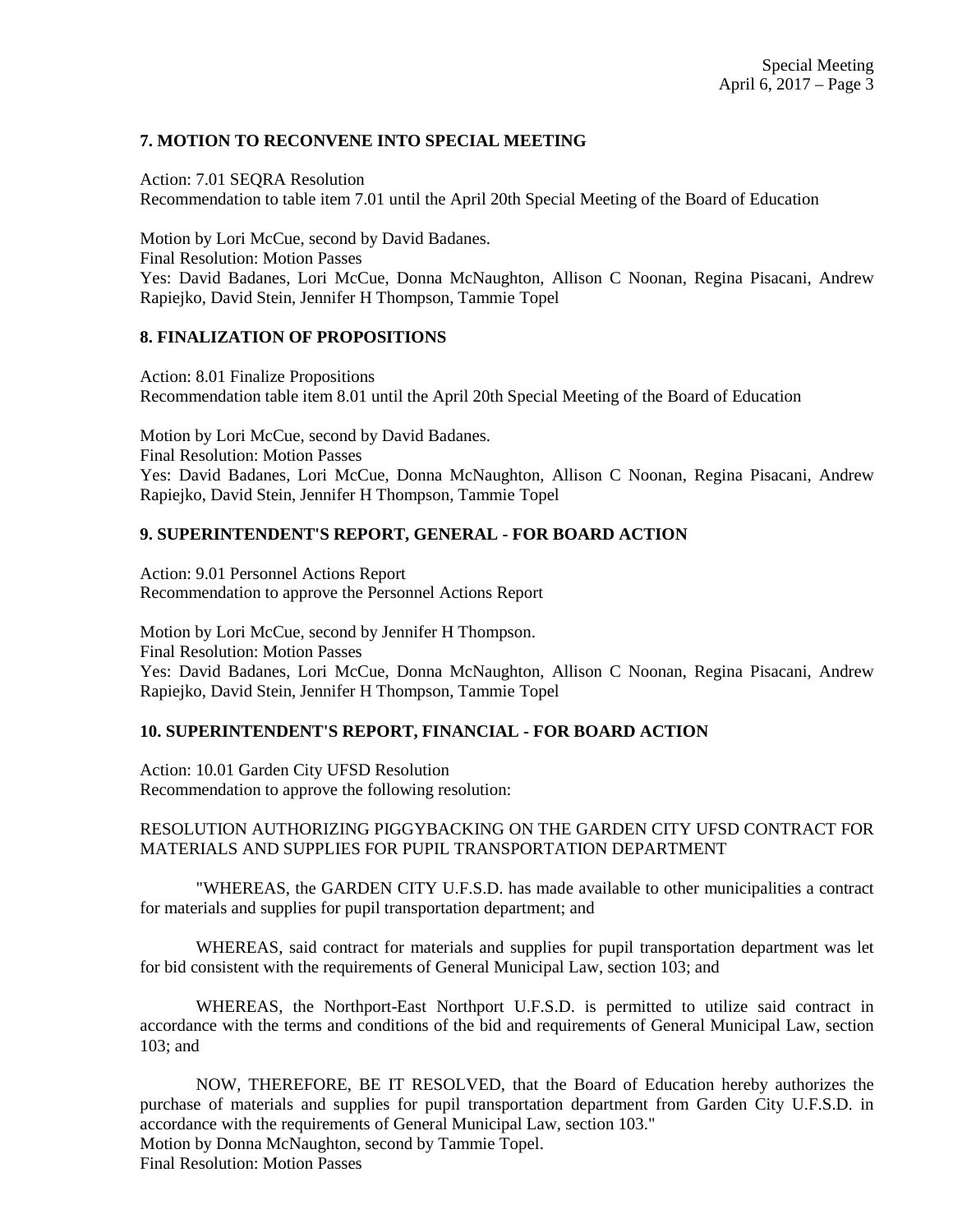Yes: David Badanes, Lori McCue, Donna McNaughton, Allison C Noonan, Regina Pisacani, Andrew Rapiejko, David Stein, Jennifer H Thompson, Tammie Topel

Action: 10.02 Donations

Recommendation to receive the following donations to the District:

10.02.1 \$2,500 from the Lillian S. Brueggemann Scholarship Foundation to the Lillian S. Brueggemann Scholarship

Motion by Donna McNaughton, second by Tammie Topel.

Final Resolution: Motion Passes

Yes: David Badanes, Lori McCue, Donna McNaughton, Allison C Noonan, Regina Pisacani, Andrew Rapiejko, David Stein, Jennifer H Thompson, Tammie Topel

Action: 10.03 Greenkill Field Trip Donation Recommendation to approve the following resolution:

"BE IT RESOLVED, that the Board of Education hereby gratefully accepts a donation of \$38,060 from the Northport Middle School Student Activity Account for the purpose of students attending the trip to Greenkill Outdoor Education Center March 1-3, 2017 and increase the 2016-2017 budget code A2110.4161.23.2902 by \$38,060 for this purpose.

BE IT RESOLVED, that the Board of Education hereby approves an increase in the revenue code A2705 of the 2016-2017 budget by \$38,060 with the understanding that this increase in revenue is the result of donations from the Northport Middle School Activity Account."

Motion by Donna McNaughton, second by Tammie Topel.

Final Resolution: Motion Passes

Yes: David Badanes, Lori McCue, Donna McNaughton, Allison C Noonan, Regina Pisacani, Andrew Rapiejko, David Stein, Jennifer H Thompson, Tammie Topel

Action: 10.04 Urban Studies Field Trip Donation Recommendation to approve the following resolution:

"BE IT RESOLVED, that the Board of Education hereby gratefully accepts a donation of \$447 from Northport-East Northport residents whose names are more fully set forth in the attached document, for the purposes of covering the cost of transportation for the Northport High School Urban Studies class field trip on March 9, 2017 and increase the 2016-2017 budget code A2110.4161.30.2903 by \$447 for this purpose.

BE IT RESOLVED, that the Board of Education hereby approves an increase in the revenue code A2705 of the 2015-2016 budget by \$447 with the understanding that this increase in revenue is the result of donations from Northport-East Northport residents."

Motion by Donna McNaughton, second by Tammie Topel.

Final Resolution: Motion Passes

Yes: David Badanes, Lori McCue, Donna McNaughton, Allison C Noonan, Regina Pisacani, Andrew Rapiejko, David Stein, Jennifer H Thompson, Tammie Topel

Action: 10.05 Eagle Scout Donation Recommendation to approve the following resolution: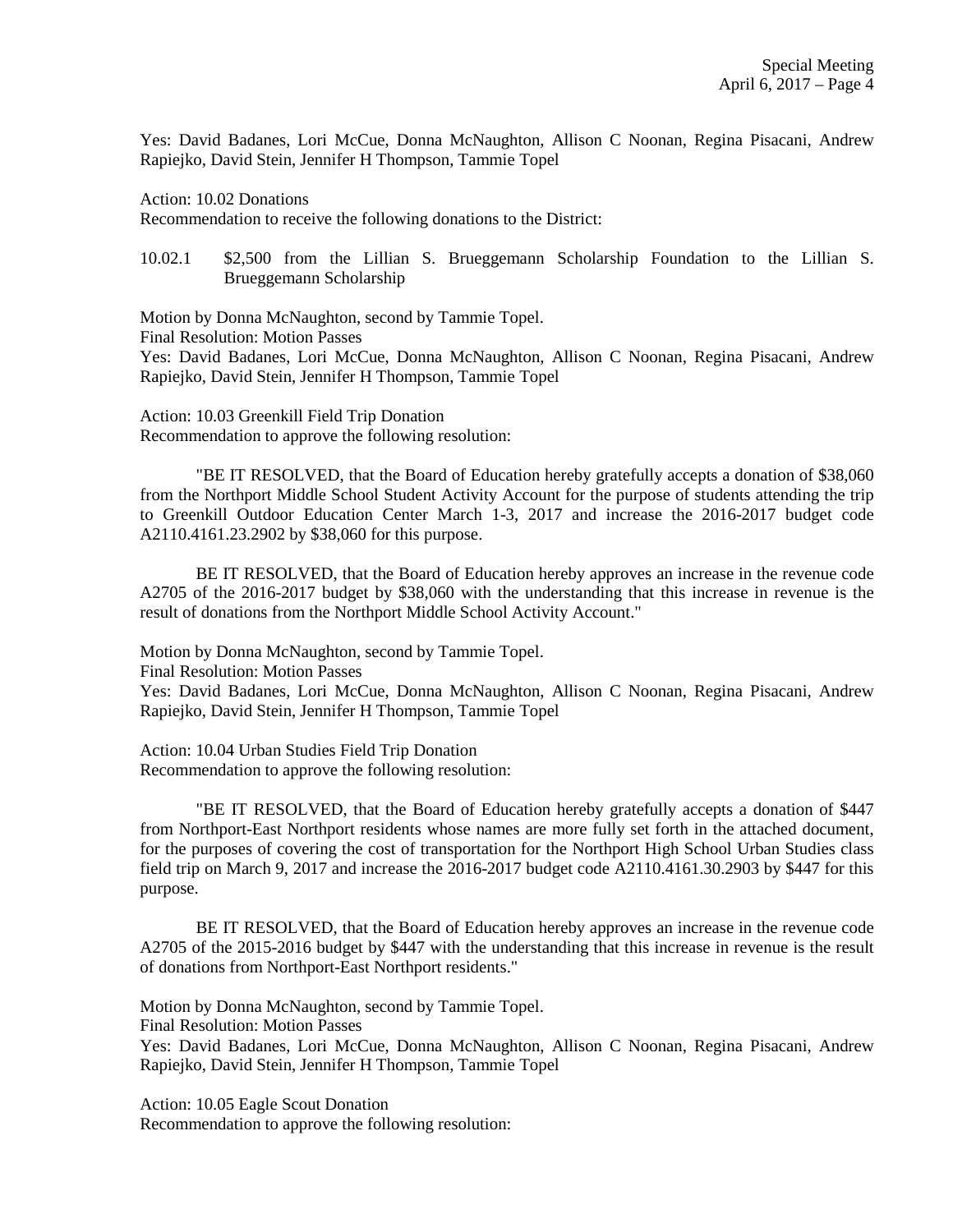"BE IT RESOLVED, that the Board of Education hereby gratefully accepts a donation of \$640 from Eagle Scout Shawn Weigand, for the purpose of books for the Fifth Avenue Elementary School Library and increase the 2016-2017 budget code A2610.5030.12.1300 by \$640 for this purpose.

BE IT RESOLVED, that the Board of Education hereby approves an increase in the revenue code A2705 of the 2016-2017 budget by \$640 with the understanding that this increase in revenue is the result of a donation from Eagle Scout Shawn Weigand."

Motion by Donna McNaughton, second by Tammie Topel.

Final Resolution: Motion Passes

Yes: David Badanes, Lori McCue, Donna McNaughton, Allison C Noonan, Regina Pisacani, Andrew Rapiejko, David Stein, Jennifer H Thompson, Tammie Topel

Action: 10.06 Annette Shidelez

Recommendation to approve a Supplementary Education Services Agreement between the Northport-East Northport Union Free School District and Annette Shidelez, Ed.D. for a professional development workshop in an amount not to exceed \$600.00 (NHS)

Motion by Donna McNaughton, second by Tammie Topel.

Final Resolution: Motion Passes

Yes: David Badanes, Lori McCue, Donna McNaughton, Allison C Noonan, Regina Pisacani, Andrew Rapiejko, David Stein, Jennifer H Thompson, Tammie Topel

Action: 10.07 John W. Engeman Theater

Recommendation to approve a Rider to Agreement between the Board of Education of the Northport-East Northport Union Free School District and the John W. Engeman Theater - Contract #PR62244933 and #PR62211985 (BAS)

Motion by Donna McNaughton, second by Tammie Topel. Final Resolution: Motion Passes

Yes: David Badanes, Lori McCue, Donna McNaughton, Allison C Noonan, Regina Pisacani, Andrew Rapiejko, David Stein, Jennifer H Thompson, Tammie Topel

Action: 10.08 North Fork Express

Recommendation to approve a Rider to Agreement between the Board of Education of the Northport-East Northport Union Free School District and North Fork Express - Contract #2064938 (NHS)

Motion by Donna McNaughton, second by Tammie Topel. Final Resolution: Motion Passes

Yes: David Badanes, Lori McCue, Donna McNaughton, Allison C Noonan, Regina Pisacani, Andrew Rapiejko, David Stein, Jennifer H Thompson, Tammie Topel

Action: 10.09 Harmony Heights

Recommendation to approve a 2017-2018 Agreement between the Northport-East Northport Union Free School District and Harmony Heights (Spec. Ed.)

Motion by Donna McNaughton, second by Tammie Topel.

Final Resolution: Motion Passes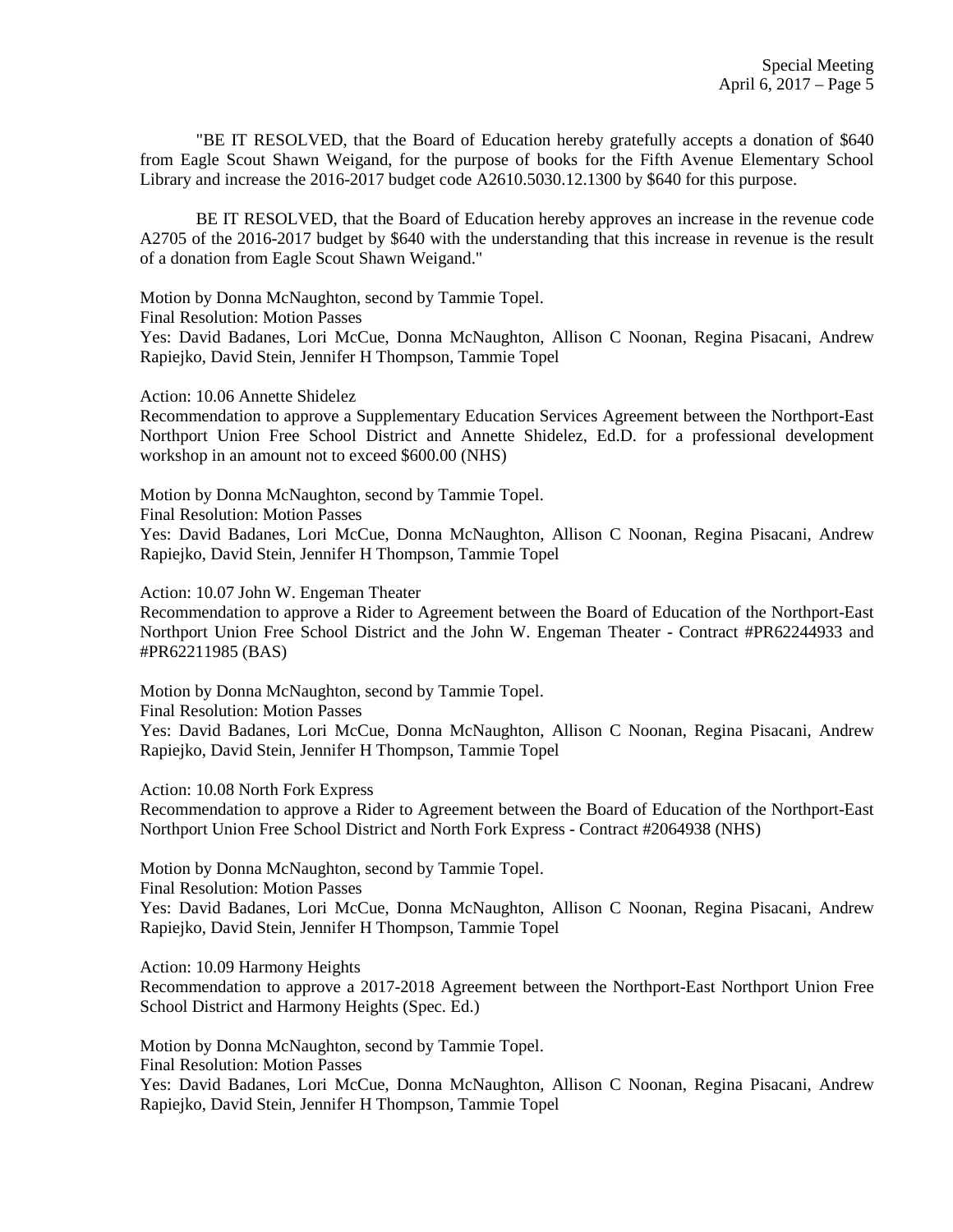Action: 10.10 Ascent

Recommendation to approve a 2017-2018 agreement between the Northport-East Northport Union Free School District and ASCENT: A School for Individuals with Autism (Spec. Ed.)

Motion by Donna McNaughton, second by Tammie Topel. Final Resolution: Motion Passes Yes: David Badanes, Lori McCue, Donna McNaughton, Allison C Noonan, Regina Pisacani, Andrew Rapiejko, David Stein, Jennifer H Thompson, Tammie Topel

Action: 10.11 Maryhaven Center of Hope, Inc. Recommendation to approve a 2017-2018 Agreement between the Northport-East Northport Union Free

School District and Maryhaven Center of Hope, Inc. (Spec. Ed.)

Motion by Donna McNaughton, second by Tammie Topel. Final Resolution: Motion Passes Yes: David Badanes, Lori McCue, Donna McNaughton, Allison C Noonan, Regina Pisacani, Andrew Rapiejko, David Stein, Jennifer H Thompson, Tammie Topel

Action: 10.12 Center for Developmental Disabilities Recommendation to approve a 2017-2018 Agreement between the Northport-East Northport Union Free School District and Center for Developmental Disabilities (Spec. Ed.)

Motion by Donna McNaughton, second by Tammie Topel.

Final Resolution: Motion Passes

Yes: David Badanes, Lori McCue, Donna McNaughton, Allison C Noonan, Regina Pisacani, Andrew Rapiejko, David Stein, Jennifer H Thompson, Tammie Topel

Action: 10.13 Green Chimneys Children's Services, Inc. Recommendation to approve a 2017-2018 Agreement between the Northport-East Northport Union Free School District and Green Chimneys Children's Services, Inc. (Spec. Ed.)

Motion by Donna McNaughton, second by Tammie Topel.

Final Resolution: Motion Passes

Yes: David Badanes, Lori McCue, Donna McNaughton, Allison C Noonan, Regina Pisacani, Andrew Rapiejko, David Stein, Jennifer H Thompson, Tammie Topel

Action: 10.14 Claims Auditor's Reports for Warrants and Schedule of Claims Recommendation to approve Claims Auditor's Report for Warrants and Schedule of Claims for payments dated:

February 3, 2017 (Payroll Trust & Agency Warrant), February 10, 2017 (Payroll Trust & Agency Warrant), February 15, 2017 (Accounts Payable Warrant), February 24, 2017 (Payroll Trust & Agency Warrant), February 28, 2017 (Accounts Payable Warrant), February 2017 (Claims Audit Report)

Motion by Donna McNaughton, second by Tammie Topel.

Final Resolution: Motion Passes

Yes: David Badanes, Lori McCue, Donna McNaughton, Allison C Noonan, Regina Pisacani, Andrew Rapiejko, David Stein, Jennifer H Thompson, Tammie Topel

Action: 10.15 Claims Auditor's Report - Payroll Audit Recommendation to approve the Claim's Auditors Report - Payroll Audit for Payroll Distribution/Audit dated February 24, 2017 (William J. Brosnan School)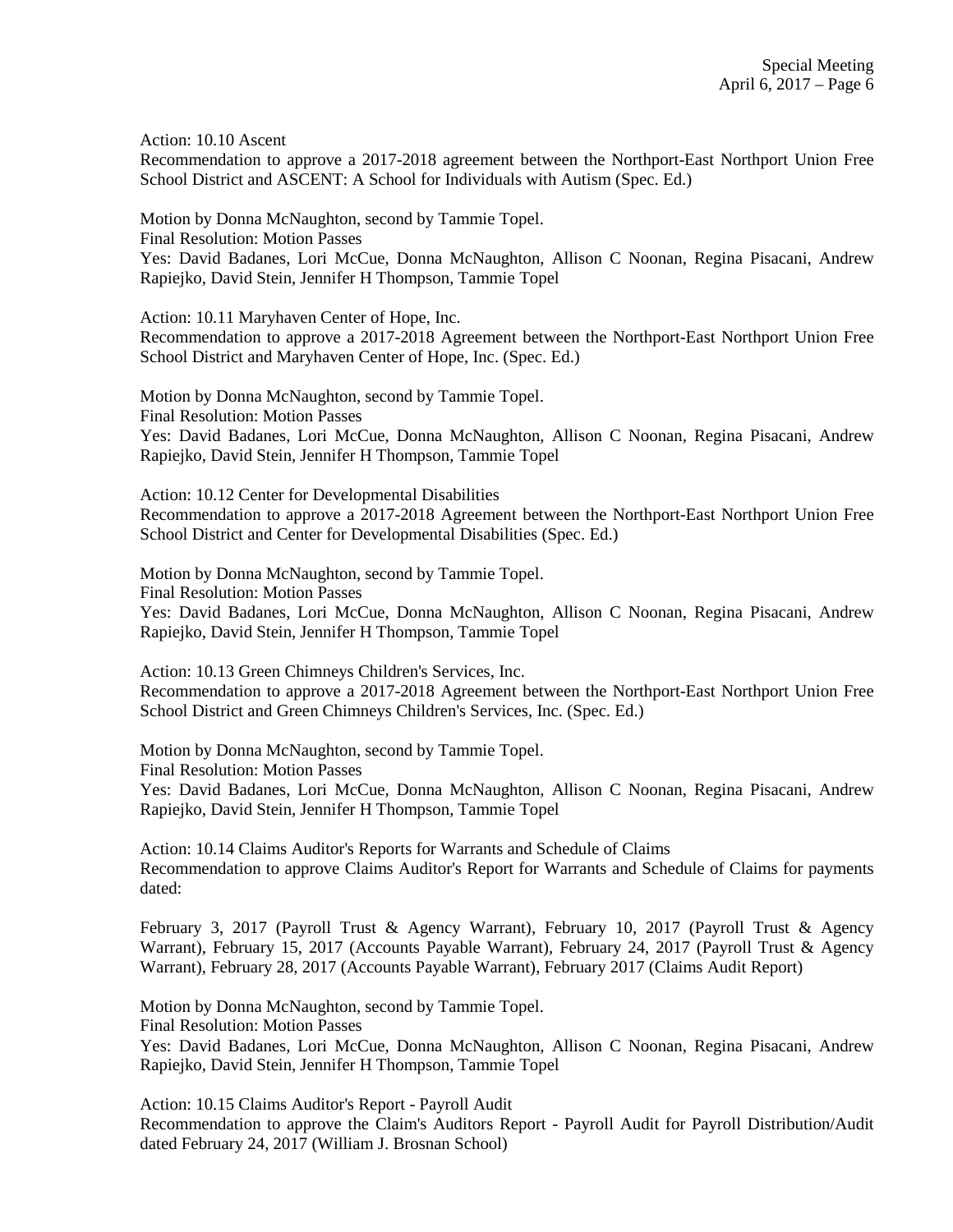Motion by Donna McNaughton, second by Tammie Topel.

Final Resolution: Motion Passes

Yes: David Badanes, Lori McCue, Donna McNaughton, Allison C Noonan, Regina Pisacani, Andrew Rapiejko, David Stein, Jennifer H Thompson, Tammie Topel

Action: 10.16 Cash Flow Statement

Recommendation to approve the General Fund Projected Cash Flow Statement for the year ending 2016- 2017, Actual Data July 1, 2016 - January 31, 2017, Estimated Data February 1, 2017 - June 30, 2017

Motion by Donna McNaughton, second by Tammie Topel.

Final Resolution: Motion Passes

Yes: David Badanes, Lori McCue, Donna McNaughton, Allison C Noonan, Regina Pisacani, Andrew Rapiejko, David Stein, Jennifer H Thompson, Tammie Topel

Action: 10.17 Health Service Charge

Recommendation to approve the 2016-2017 health service charge for out-of-district students attending district non-public schools at \$912.74 per pupil and authorizing the Superintendent of Schools to execute contracts with school districts indicated in the attached memorandum in the amounts specified

Motion by Donna McNaughton, second by Tammie Topel.

Final Resolution: Motion Passes

Yes: David Badanes, Lori McCue, Donna McNaughton, Allison C Noonan, Regina Pisacani, Andrew Rapiejko, David Stein, Jennifer H Thompson, Tammie Topel

Action: 10.18 Transfer of General Fund Appropriations Recommendation to approve Transfer of General Fund Appropriations in the 2016-2017 fiscal year

Motion by Donna McNaughton, second by Tammie Topel. Final Resolution: Motion Passes Yes: David Badanes, Lori McCue, Donna McNaughton, Allison C Noonan, Regina Pisacani, Andrew Rapiejko, David Stein, Jennifer H Thompson, Tammie Topel

Action: 10.19 Girl Scout Brownie Troop #1309 Donation Recommendation to approve the following resolution:

"WHEREAS, Girl Scout Brownie Troop #1309, will build two Buddy Benches to help promote friendships during recess;

WHEREAS, Girl Scout Brownie Troop #1309 has generously offered to donate the benches to Dickinson Avenue Elementary School; and

WHEREAS, the School District desires to accept Girl Scout Brownie Troop #1309's donation;

NOW, THEREFORE, BE IT RESOLVED that the School District, without consideration, accepts the gift of two benches from Girl Scout Brownie Troop #1309"

Motion by Donna McNaughton, second by Tammie Topel.

Final Resolution: Motion Passes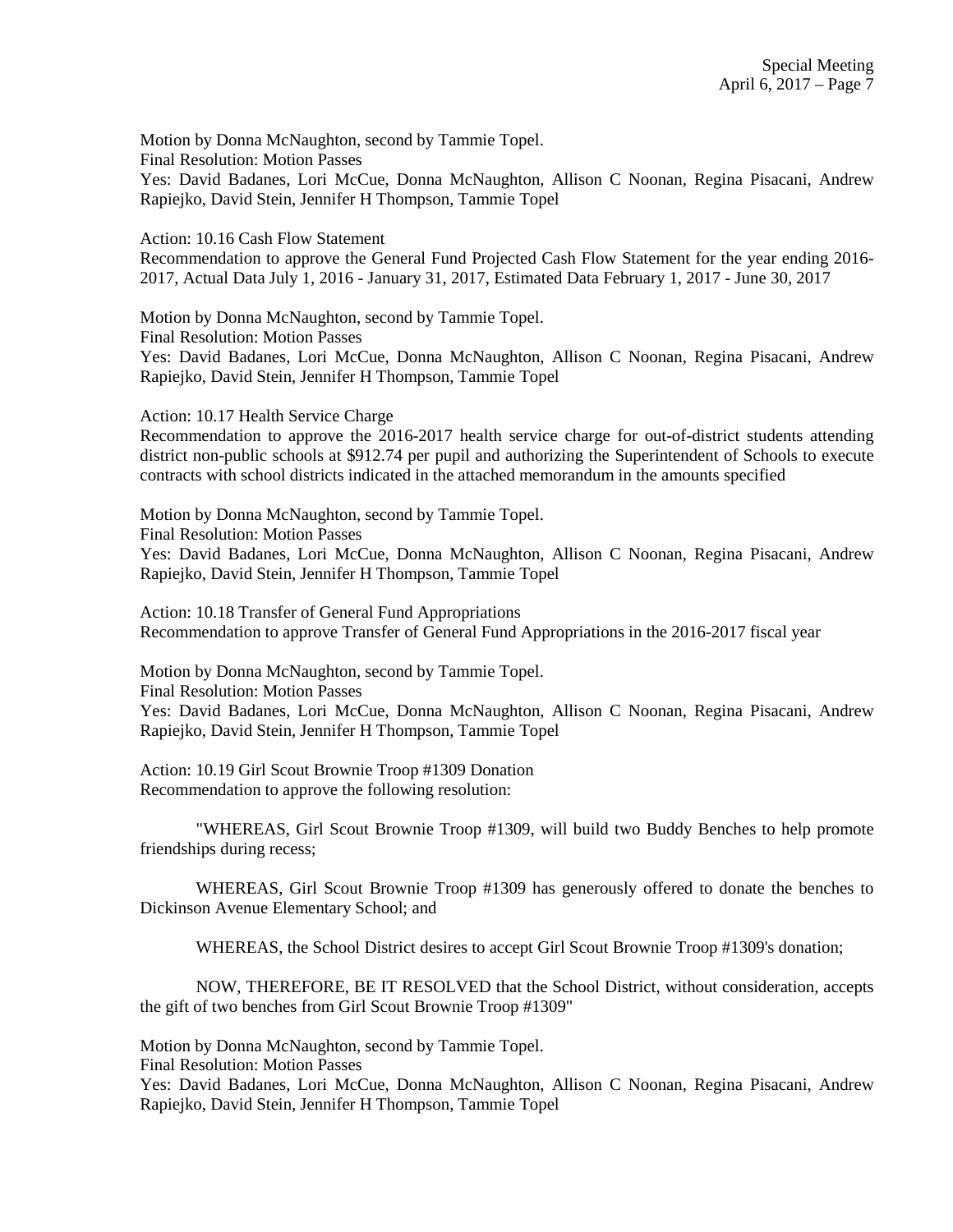Action: 10.20 Cheryl Dobbertin

Recommendation to approve a Supplementary Education Services Agreement between the Northport-East Northport Union Free School District and Cheryl Dobbertin for Curriculum Assessment and Training in an amount not to exceed \$7,200 (T&L)

Motion by Donna McNaughton, second by Tammie Topel.

Final Resolution: Motion Passes

Yes: David Badanes, Lori McCue, Donna McNaughton, Allison C Noonan, Regina Pisacani, Andrew Rapiejko, David Stein, Jennifer H Thompson, Tammie Topel

## **11. SUPERINTENDENT'S REPORT - FOR INFORMATION ONLY**

Information: 11.01 Schedule H - Use of Facilities

Information: 11.02 Budget Transfers for the period March 11, 2017 through March 28, 2017 - As per Board Policy #6150, all transfers between salary codes up to \$25,000 and transfers between all other codes up to \$10,000 are to be reported to the Board of Education as an information item

### **12. UNFINISHED BUSINESS**

Discussion: 12.01 Legislative Advocacy Sub-Committee

President Rapiejko asked that Board Members email the District Clerk their topics for the Legislative Advocacy Committee and that they be added to the May  $4<sup>th</sup>$  agenda for discussion.

**13. ADJOURNMENT** - Board policy requires adjournment by 10:30 pm, unless meeting is extended by vote.

Information: 13.01 UPCOMING MEETINGS

President Rapiejko reviewed the upcoming meetings and noted that a Special Meeting to Finalize the Budget has been added on Thursday, April  $20<sup>th</sup>$  at 7:00 p.m.

SPECIAL MEETING TO VOTE ON BOCES ADMINISTRATIVE BUDGET & TRUSTEES Tuesday, April 25, 2017 7:00 p.m. William J. Brosnan School Cafeteria

PUBLIC HEARING ON FINALIZED BUDGET Thursday, May 4, 2017 7:00 p.m. William J. Brosnan School Cafeteria

BUDGET VOTE AND ELECTION OF TRUSTEES Tuesday, May 16, 2017 6:00 a.m. - 9:00 p.m.

SPECIAL MEETING TO ACCEPT VOTING RETURNS Tuesday, May 16, 2017 Approximately 9:30 p.m. William J. Brosnan School Cafeteria